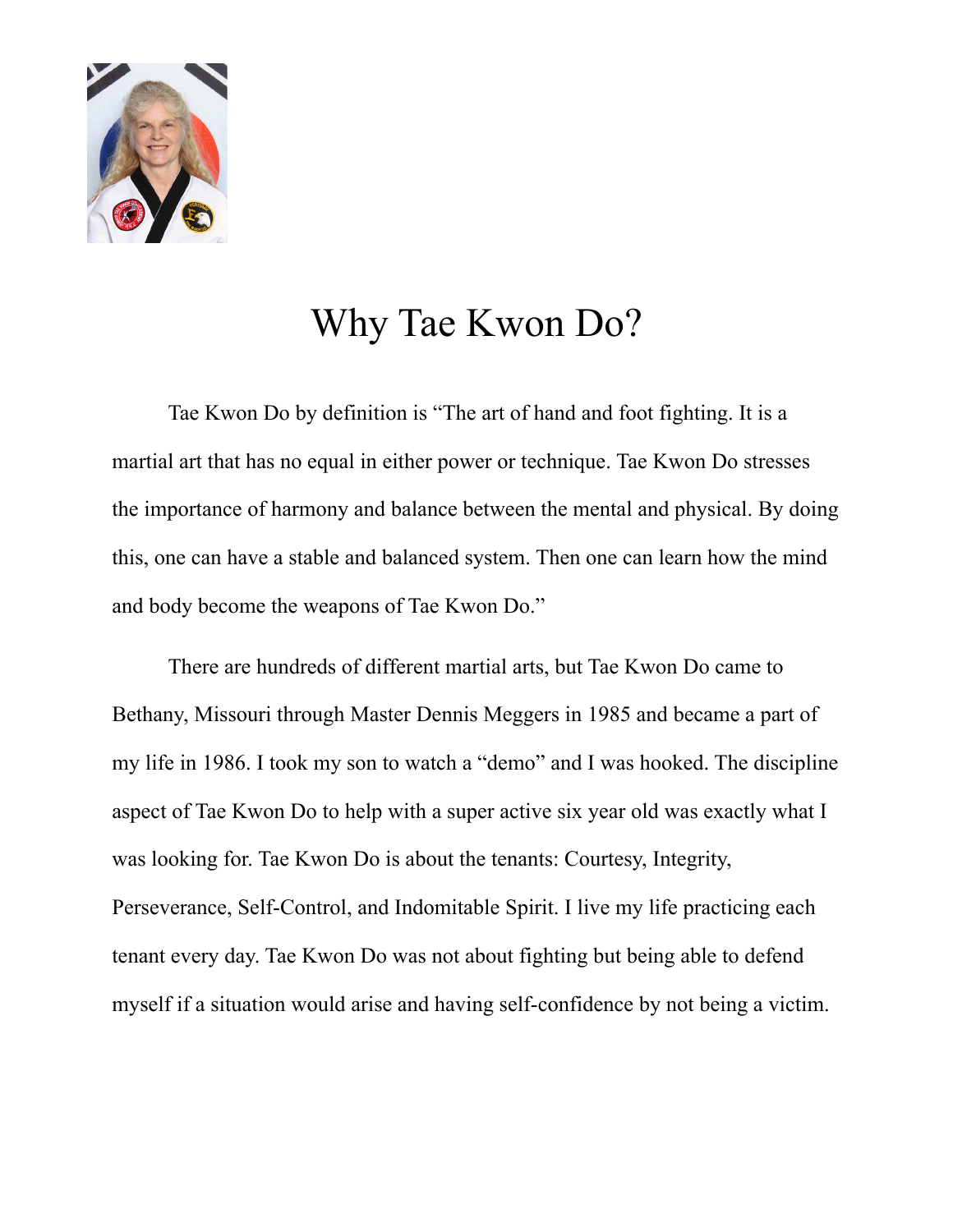This is a family activity that encompasses a wide range of ages. Dedication to passing down traditional Tae Kwon Do is extremely important to me. My Tae Kwon Do family has been apart of my life for decades. I am passing down to my students what my instructors have taught me through the years. I spend three nights a week teaching or participating in Tae Kwon Do class. My Tae Kwon Do family spends time together at tournaments, tests, demonstrations, parties, going to Eagles Nest, and even going to China and Korea together. There is such a strong bond between martial artists, we always know we have each other's backs.

My form is about balance, one of the key ingredients to Tae Kwon Do. I have always tried to balance Tae Kwon Do with my family, my job, and my faith. To neglect any one aspect would off balance my life.

Having bilateral knee replacements has made me learn to balance in a different way to accomplish the leg and foot techniques. To teach correct movements, I pick a talented student to demonstrate for the class the difficult techniques. The older I get, the more my focus changes on what is the important parts of Tae Kwon Do for me. It is more the mental aspects I work on. When I had my knee surgery, my orthopedic doctor suggested I do another activity that would not involve so much stress on my knees. That was not an option for me as Tae Kwon Do is my lifestyle, not an activity.